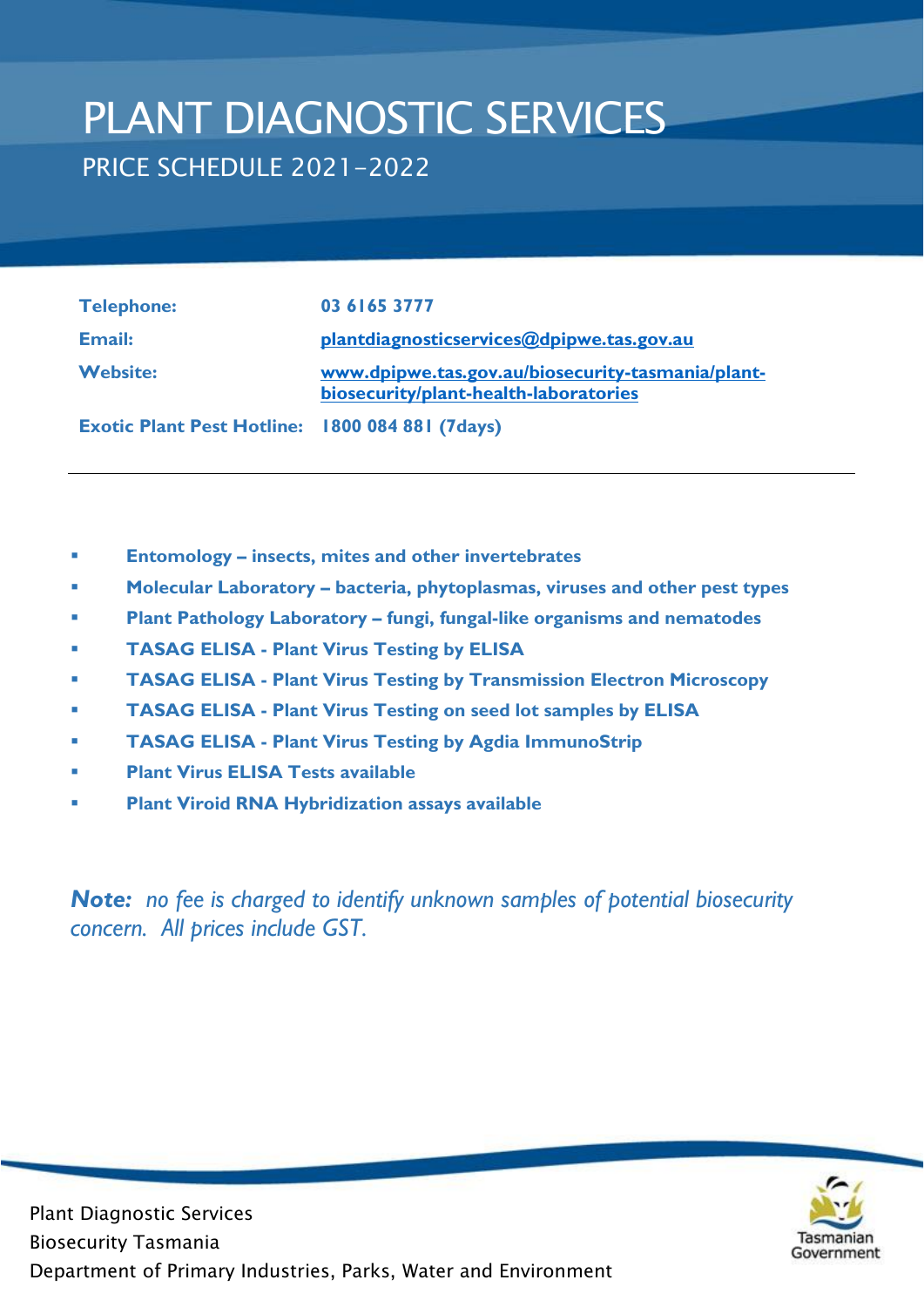# **Entomology**

| <b>Service</b>                                                                                 | Cost (per sample)                               |
|------------------------------------------------------------------------------------------------|-------------------------------------------------|
| Visual inspection                                                                              | \$53.00                                         |
| Microscopic examination (not involving preparation of material)                                | \$73.30                                         |
| Detailed microscopic examination (involving preparation of material<br>e.g. microscope slides) | \$168.00                                        |
| Advice on Biology and Control (no identification of specimens<br>involved)                     | \$106.00 per hour, minimum<br>charge of \$53.00 |

These prices are based on full cost recovery in accordance with DPIPWE pricing policy. All are estimates based on straight forward diagnoses. There may be additional costs where an organism is required to be identified to species level, or where testing is not straight forward. The customer will be advised of additional costs before work proceeds. Services include provision of a written laboratory report. Costs will be negotiated for scenarios where multiple hosts / pests require testing.

Expertise of staff may not allow for specific identification of the organism. Where this occurs a price will be negotiated which includes any charges levied by a third party to whom the material may be referred.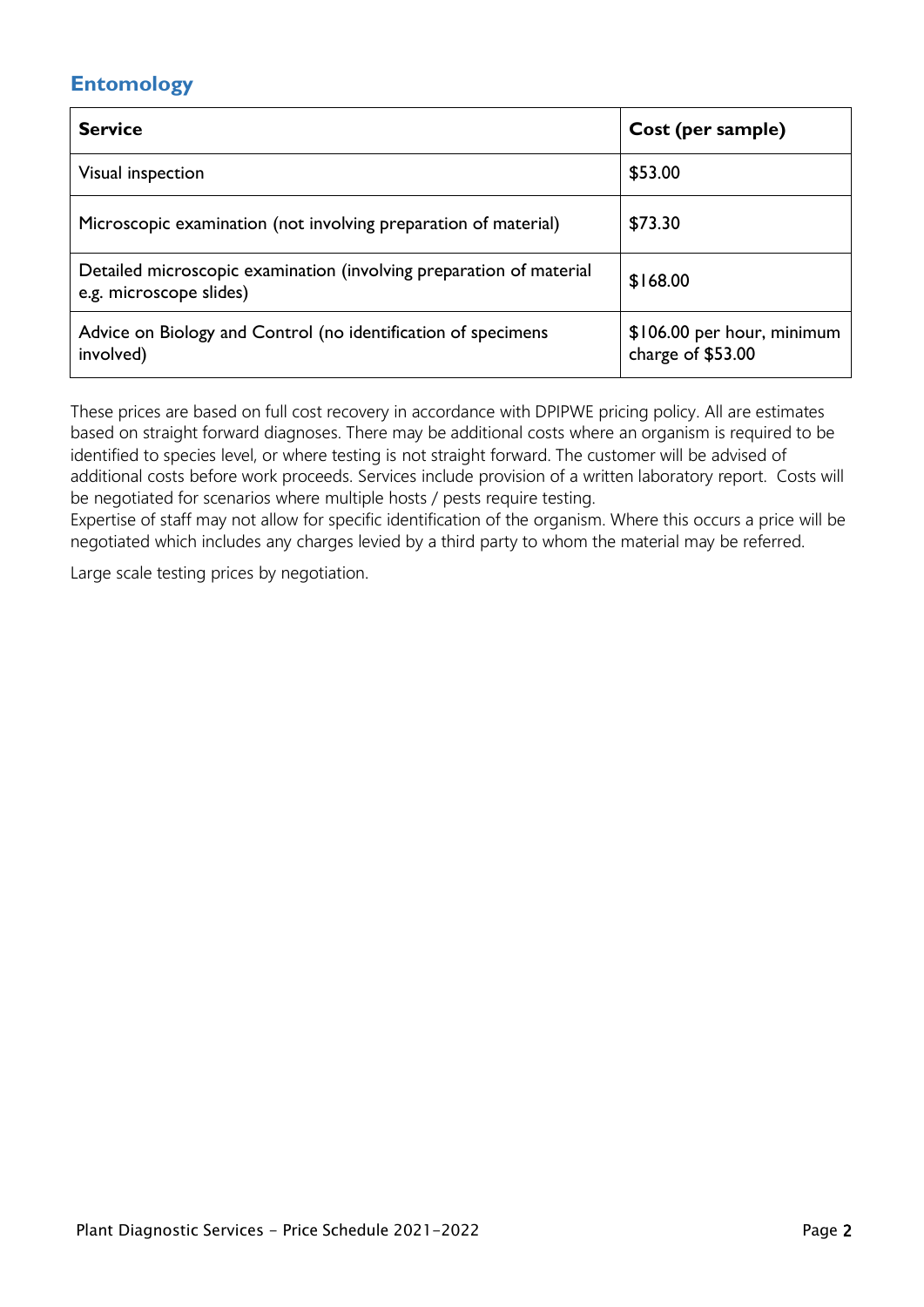## **Molecular Laboratory**

#### Number of Tests

| No. of<br>Samples | 1      | $\mathcal{P}$ | 3      | 4      | 5      | 2 tests<br>multiplexed |
|-------------------|--------|---------------|--------|--------|--------|------------------------|
| $\mathbf{1}$      | 118.28 | 130.11        | 141.94 | 153.76 | 165.60 | 124.20                 |
| $2 - 9$           | 106.45 | 118.28        | 130.11 | 141.94 | 153.76 | 112.37                 |
| $10 - 19$         | 94.63  | 106.45        | 118.28 | 130.11 | 141.94 | 100.54                 |
| $20 - 49$         | 82.79  | 100.54        | 112.37 | 124.20 | 136.02 | 94.63                  |
| 50-99             | 59.14  | 82.79         | 106.45 | 118.28 | 130.11 | 70.97                  |
| $100+$            | 47.31  | 65.05         | 82.79  | 100.54 | 118.28 | 59.14                  |

Prices in grid are for each sample tested by PCR and include 10% GST:

e.g.: 25 samples for 3 tests will cost 25 x \$112.37 = \$2809.25 (including 10% GST)

Composite samples may be desirable to reduce costs where discrete results on individual samples are not required (e.g. in certification schemes).

For extensive molecular work involving culturing, specialised extraction procedures (e.g. insects) and sequencing including sequence analysis, prices start at \$236.57 (including 10% GST) for 1 sample - please contact for details.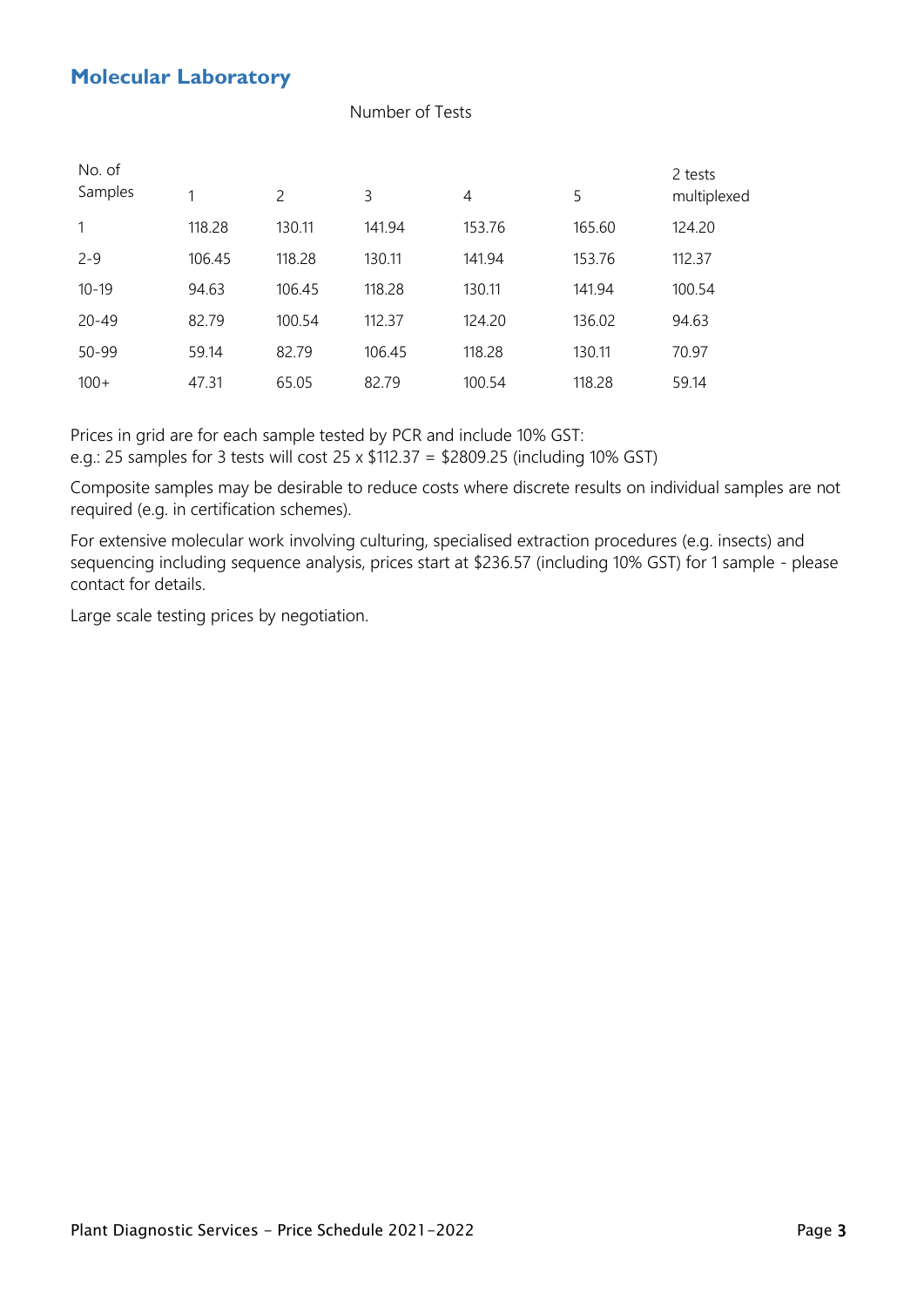# **Plant Pathology Laboratory**

| <b>Service</b>                                            | Cost (per sample) |
|-----------------------------------------------------------|-------------------|
| Initial inspection                                        | \$65.00           |
| Visual and microscopic examination                        | \$102.00          |
| General culturing test for fungal and bacterial pathogens | \$130.00          |
| Soil baiting test for Phytophthora species                | \$155.00          |
| Onion seed test for Botrytis allii                        | \$235.00          |
|                                                           | \$45.00 (stage 1) |
| Soil test for White Rot of Onion (Sclerotium cepivorum)   | \$48.00 (stage 2) |

These prices are based on full cost recovery in accordance with DPIPWE pricing policy. All are estimates based on straight forward diagnoses. There may be additional costs where an organism is required to be identified to species level, or where testing is not straight forward. The customer will be advised of additional costs before work proceeds. Prices include GST and services include provision of a written laboratory report. Costs will be negotiated for disease scenarios where multiple hosts / pathogens require testing.

Expertise of staff may not allow for specific identification of the organism. Where this occurs a price will be negotiated which includes any charges levied by a third party to whom the material may be referred.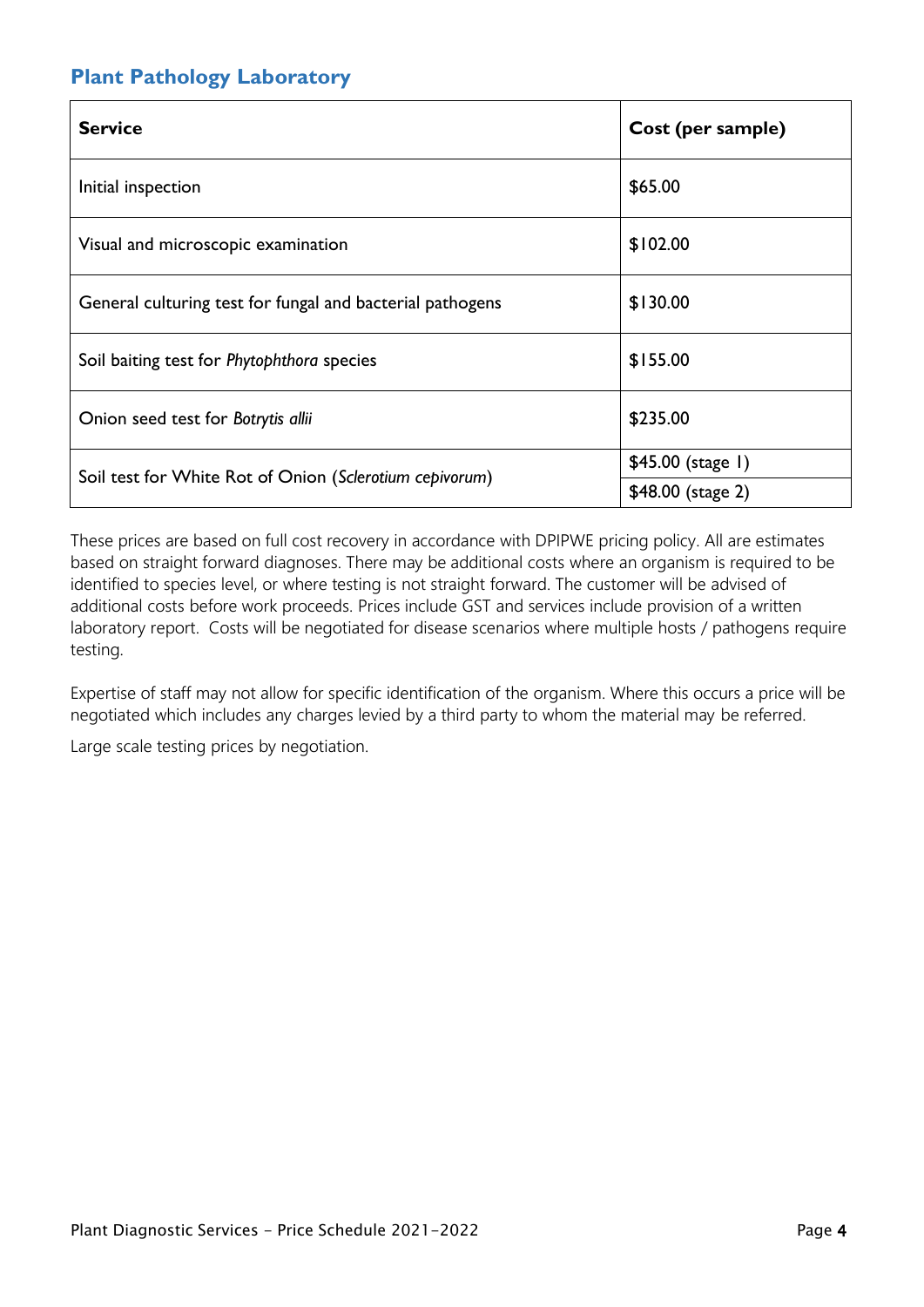# **TASAG ELISA - Plant Virus Testing by ELISA**

| No. of<br>Samples |        | $\overline{2}$ | 3      | $\overline{4}$ | 5      | 6      | 7      | 8      |
|-------------------|--------|----------------|--------|----------------|--------|--------|--------|--------|
| 1                 | 102.49 | 171.22         | 221.86 | 255.62         | 294.21 | 337.62 | 388.26 | 446.13 |
| $2 - 4$           | 66.32  | 110.94         | 144.70 | 166.39         | 191.72 | 220.66 | 253.21 | 291.80 |
| $5 - 9$           | 39.79  | 66.32          | 86.82  | 100.09         | 114.55 | 131.44 | 150.73 | 173.63 |
| $10 - 19$         | 26.53  | 43.41          | 56.68  | 65.11          | 74.76  | 85.62  | 98.88  | 113.34 |
| $20 - 29$         | 19.29  | 31.35          | 40.99  | 47.03          | 54.27  | 62.70  | 72.34  | 83.20  |
| $30 - 39$         | 13.27  | 21.70          | 27.73  | 32.56          | 37.39  | 43.41  | 49.44  | 56.68  |
| 40-79             | 9.65   | 15.68          | 20.50  | 24.12          | 27.73  | 31.35  | 36.18  | 40.99  |
| 80-119            | 8.44   | 13.27          | 16.88  | 19.29          | 21.70  | 25.33  | 28.94  | 33.76  |
| $\geq$ 120        | 7.23   | 12.06          | 15.68  | 18.09          | 20.50  | 22.92  | 25.33  | 27.73  |

Number of Antisera

Prices in grid are (\$) for each sample tested by ELISA and include 10% GST: e.g.: 25 samples for 3 viruses will cost 25 x 40.99 = \$1024.75 (\$931.59 + \$93.16 GST)

If samples are bulked into groups of 5 or less, add \$0.86 per bulked sample: e.g.: 125 samples bulked into 25 groups of five, for 3 viruses will cost 25 x (40.25 + 0.86) = \$1027.75

If samples are bulked into groups of 6 or more, add \$1.49 per bulked sample: e.g.: 100 samples bulked into 10 groups of ten, for 3 viruses will cost 10 x (55.65 + 1.49) = \$571.40

For material other than leaves, e.g. bulbs, corms, tubers etc. add \$1.49 per sample.

Additional costs apply for germination of seed lots prior to testing of seedlings where appropriate.

Composite samples may be desirable to reduce costs where discrete results on individual samples are not required (e.g. in certification schemes).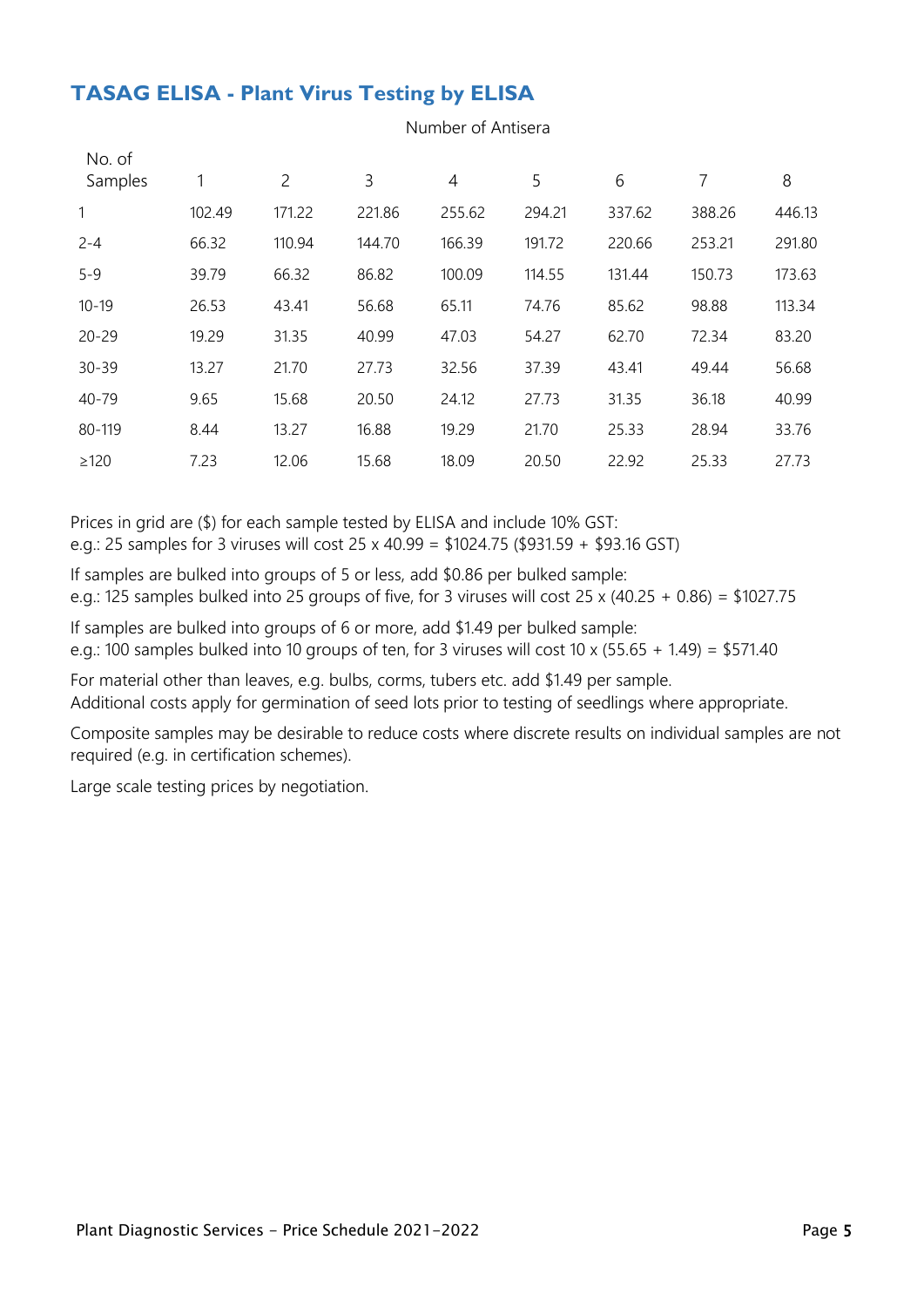## **TASAG ELISA - Plant Virus Testing by Transmission Electron Microscopy**

\$25.27

Screening of orchid specimens for: *Cymbidium mosaic virus* (CymMV), *Odontoglossum ringspot virus* (ORSV), and *Orchid fleck virus* (OFV) (Protocol #Orchid Virus Testing)

General screening of plant samples for rod-shaped, \$50.53 flexuous filamentous and bullet-shaped virus particles (Protocol #TEM-1)

Examination of pre-prepared grids for rod-shaped, flexuous filamentous and bullet-shaped virus particles \$25.27

## **TASAG ELISA - Plant Virus Testing on seed lot samples by ELISA**

| Cereal grain seed lot samples (1 Kg) for |          |
|------------------------------------------|----------|
| Barley stripe mosaic virus, BSMV         | \$413.41 |
| (Protocol #BSMV-1)                       |          |

| Pea seed lot samples (2000 seeds) for |          |
|---------------------------------------|----------|
| Pea seed-borne mosaic virus, PSbMV    | \$597.15 |
| (Protocol #PSbMV-1)                   |          |

| Lettuce seed lot samples (30,000 seeds) for |          |
|---------------------------------------------|----------|
| Lettuce mosaic virus, LMV                   | \$597.15 |
| (Protocol #LMV-1)                           |          |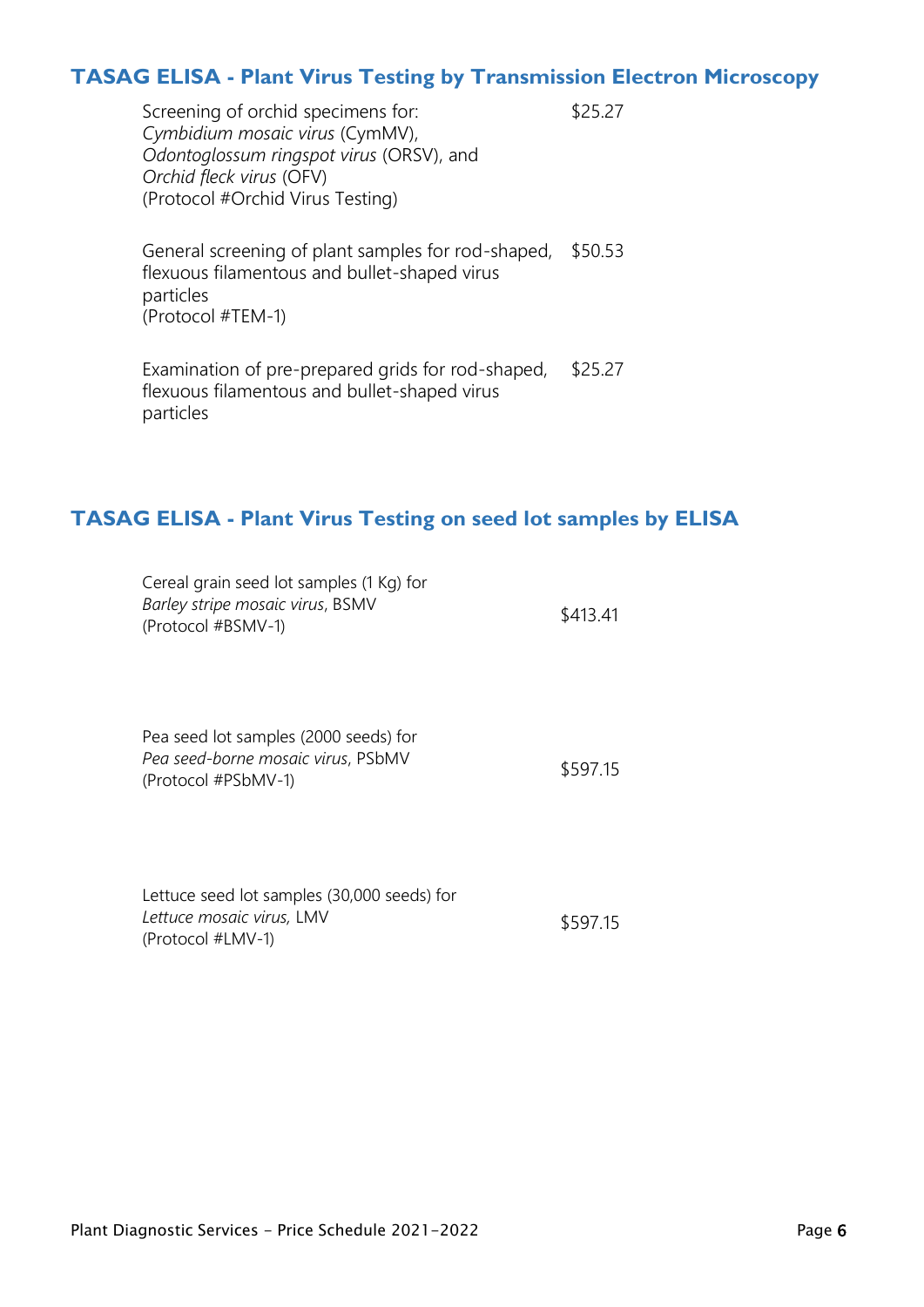# **TASAG ELISA - Plant Virus Testing by Agdia ImmunoStrip**

The ImmunoStrip test is a rapid means of screening plant material for the presence of a number of viruses.

Available tests on request\*

*Arabis mosaic virus Calibrachoa mottle virus Citrus tristeza virus Cucumber mosaic virus Cucumber green mottle mosaic virus Cymbidium mosaic virus Hosta virus X Impatiens necrotic spot virus Iris yellow spot virus Maize dwarf mosaic virus Melon necrotic spot virus*

\* Import delays of around 7 days apply for most tests

#### \$45.93

*Melon severe mosaic virus Odontoglossum ringspot virus Pepino mosaic virus Pepper mild mottle virus Plum pox virus Potato virus Y Squash mosaic virus Tobacco mosaic virus Tobacco etch virus Tomato spotted wilt virus Zucchini yellow mosaic virus*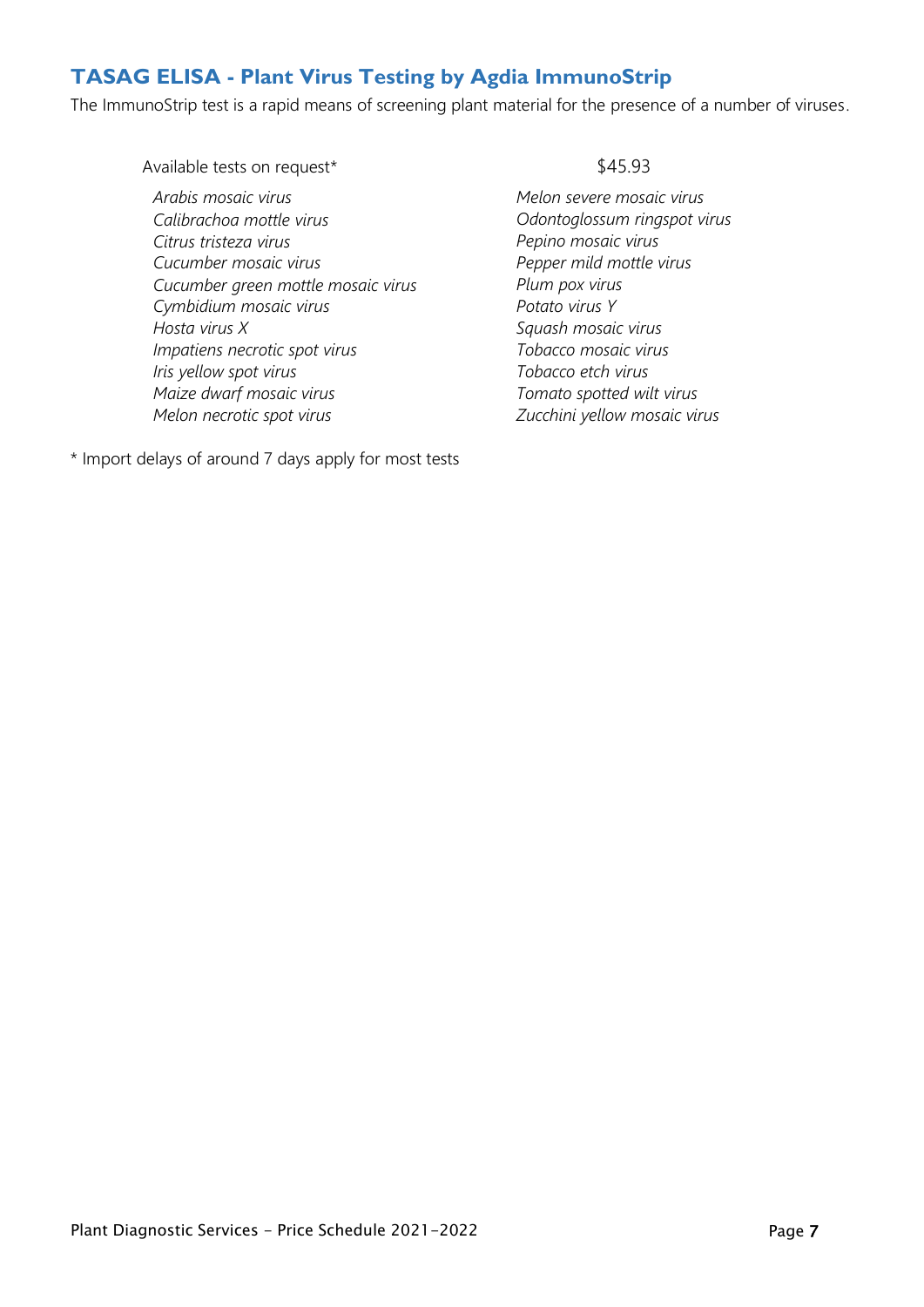#### **Plant Virus ELISA Tests available 2021-2022**

*Alfalfa mosaic virus Nerine virus X Angelonia flower break virus Nerine virus Y Apple chlorotic leaf spot virus Nerine yellow stripe virus Apple mosaic virus Odontoglossum ringspot virus Apple stem grooving virus Onion yellow dwarf virus Arabis mosaic virus Orchid fleck virus Barley stripe mosaic virus Pea early browning virus Barley yellow dwarf virus – pav Pea seed-borne mosaic virus Barley yellow dwarf virus – rpv Peanut mottle virus Bean leaf roll virus Peanut stripe virus Bean yellow mosaic virus Poinsettia mosaic virus Beet western yellows virus Potato leaf roll virus Calibrachoa mottle virus Potato virus A Carnation mottle virus Potato virus M Carnation etched ring virus Potato virus S Carnation necrotic fleck virus Potato virus X Carnation vein mottle virus Potato virus Y Carnation ringspot virus Potyvirus group Carnation latent virus Prune dwarf virus Cauliflower mosaic virus Prunus necrotic ringspot virus Chrysanthemum virus B Raspberry bushy dwarf virus Clover yellow vein virus Ryegrass mosaic virus Cucumber mosaic virus Soybean dwarf virus Cymbidium mosaic virus Squash mosaic virus Dasheen mosaic virus Strawberry latent ringspot virus Freesia mosaic virus Subterranean clover mottle virus Grapevine fanleaf virus Subterranean clover red leaf virus Grapevine leaf roll assoc virus 1 Subterranean clover stunt virus Grapevine leaf roll assoc virus 3 Tobacco mosaic virus Hibiscus chlorotic ringspot virus Tobacco necrosis virus Impatiens necrotic spot virus Tobacco ringspot virus Iris mild mosaic virus Tobacco streak virus Iris severe mosaic virus Tomato black ring virus Iris yellow spot virus Tomato mosaic virus Leek yellow stripe virus Tomato ringspot virus Lettuce mosaic virus Tomato spotted wilt virus Lily symptomless virus Tomato yellow leaf curl virus Lily virus X Tulip breaking virus Narcissus latent virus Tulip chlorotic blotch virus Narcissus mosaic virus Turnip mosaic virus Narcissus tip necrosis virus Wheat streak mosaic virus Narcissus yellow stripe virus White clover mosaic virus Nerine latent virus Zucchini yellow mosaic virus*